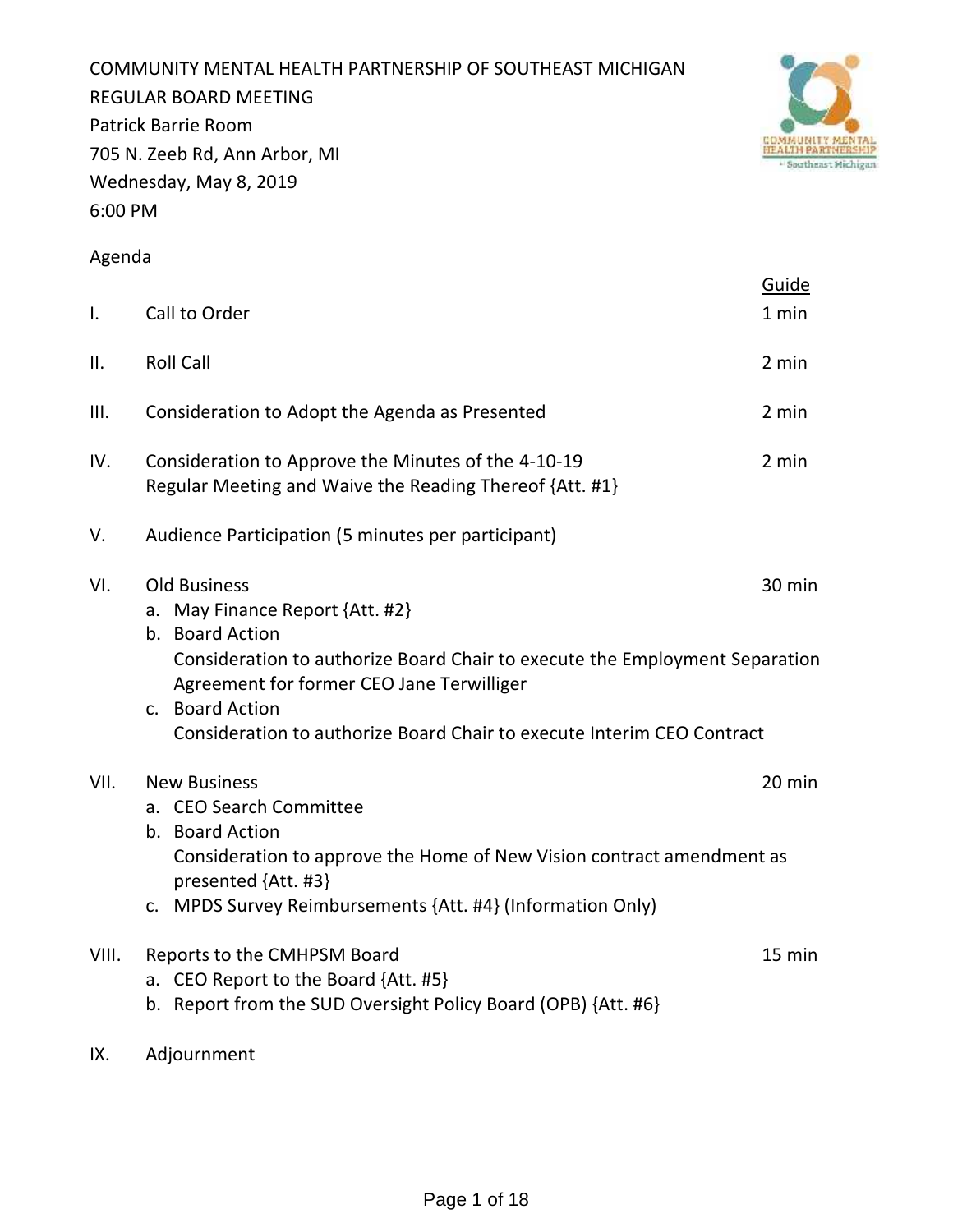**COMMUNITY MENTAL HEALTH PARTNERSHIP OF SOUTHEAST MICHIGAN REGULAR BOARD MEETING MINUTES April 10, 2019**



- **Members Present:** Judy Ackley, Greg Adams, Susan Fortney, Roxanne Garber, Bob King, Sandra Libstorff, Charles Londo, Gary McIntosh, Caroline Richardson, Katie Scott, Sharon Slaton
- **Members Absent:** Charles Coleman, Ralph Tillotson
- **Staff Present:** Kathryn Szewczuk, Trish Cortes, Connie Conklin, Stephannie Weary, Lisa Jennings, James Colaianne, Suzanne Stolz, Dana Darrow, Nicole Phelps, Marci Scalera
- **Others Present:** Lori Lutomski
	- I. Call to Order Meeting called to order at 6:00 p.m. by Board Chair C. Londo.
	- II. Roll Call A quorum of members present was confirmed.
- III. Consideration to Adopt the Agenda as Presented

# **Motion by S. Fortney, supported by K. Scott, to approve the agenda as amended Motion carried**

Additions:

- Closed session to discuss personnel-related issue.
- Resolution of appointment of an interim director for agency.
- IV. Consideration to Approve the Minutes of the March 13, 2019 Regular Meeting and Waive the Reading Thereof

**Motion by S. Slaton, supported by G. McIntosh, to approve the minutes of March 13, 2019 Regular Meeting and waive the reading thereof Motion carried**

- V. Audience Participation None
- VI. Old Business
	- a. April Finance Report S. Stolz presented. Discussion followed.
	- b. CEO Performance Evaluation Committee Report

# **Motion by R. Garber, supported by C. Richardson, to go into closed session Motion carried**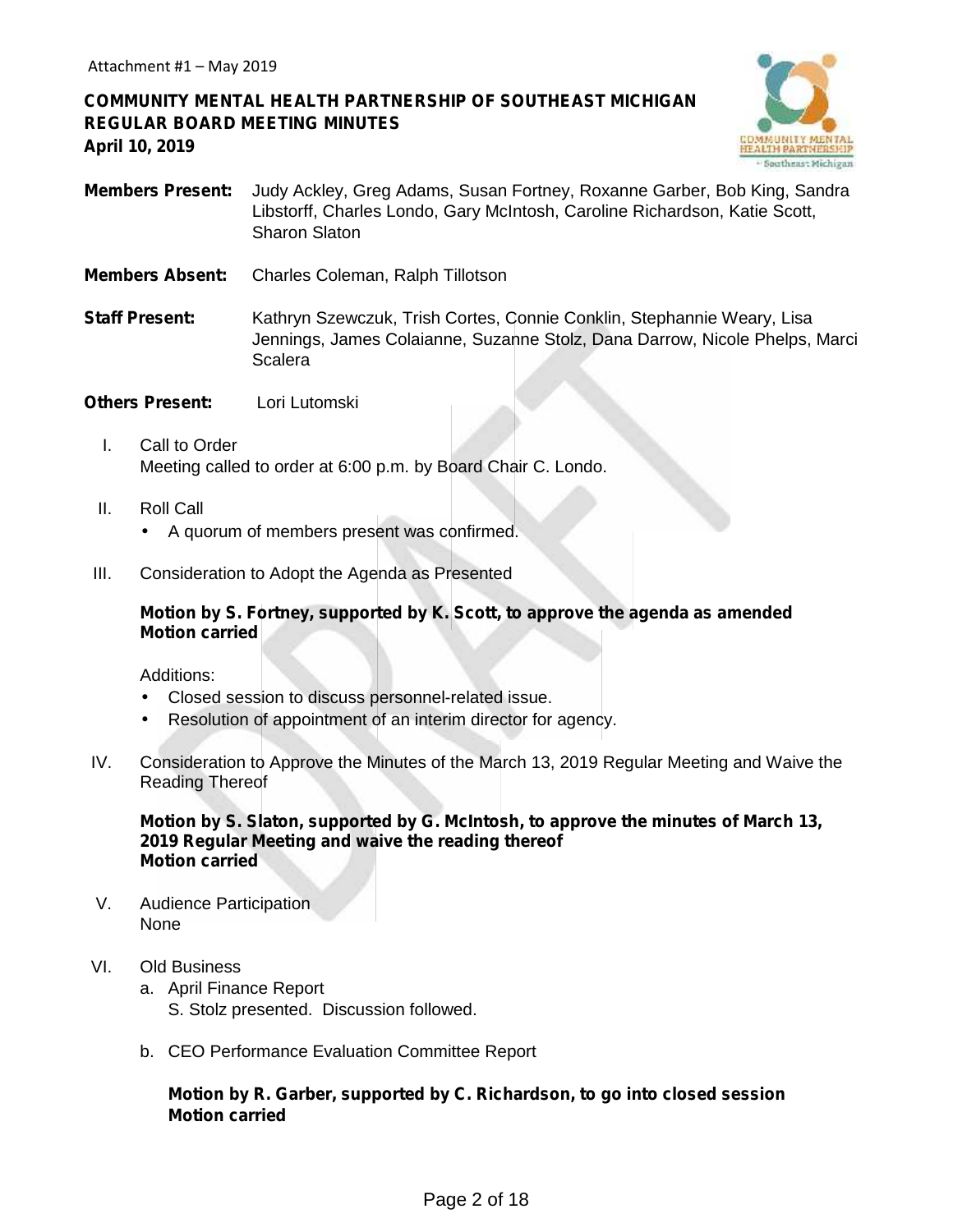Regional Board meeting went into closed session at 6:25 p.m. All were excused from the meeting except for board members.

### **Motion by S. Fortney, supported by J. Ackley, for Board to go back into open session Motion carried**

Regional Board meeting went back into open session at 6:55 p.m.

**Motion by C. Richardson, supported by R. Garber, to accept the voluntary resignation submitted orally by Jane Terwilliger at 4:10 p.m. on 4/10/2019, and further to authorize an offer of the balance of payment due under Ms. Terwilliger's current employment contract in exchange for a waiver and release of all claims Motion carried**

| Ackley    | Yes        | Londo            | Yes    |
|-----------|------------|------------------|--------|
| Adams     | Yes        | McIntosh         | Yes    |
| Coleman   | Absent     | Richardson       | Yes    |
| Fortney   | Yes        | <b>Scott</b>     | Yes    |
| Garber    | <b>Yes</b> | Slaton           | Yes    |
| King      | Yes        | <b>Tillotson</b> | Absent |
| Libstorff | Yes        |                  |        |

**Motion by C. Richardson, supported by R. Garber, to appoint James Colaianne as Interim Chief Executive Officer, and to begin a search process by appointing a search committee including county executive directors Motion carried**

| Ackley    | Yes    | Londo        | Yes    |
|-----------|--------|--------------|--------|
| Adams     | Yes    | McIntosh     | Yes    |
| Coleman   | Absent | Richardson   | Yes    |
| Fortney   | Yes    | <b>Scott</b> | Yes    |
| Garber    | Yes    | Slaton       | Yes    |
| King      | Yes    | Tillotson    | Absent |
| Libstorff | Yes    |              |        |

### VII. New Business

a. FY19 Direct Care Wage Pass-Through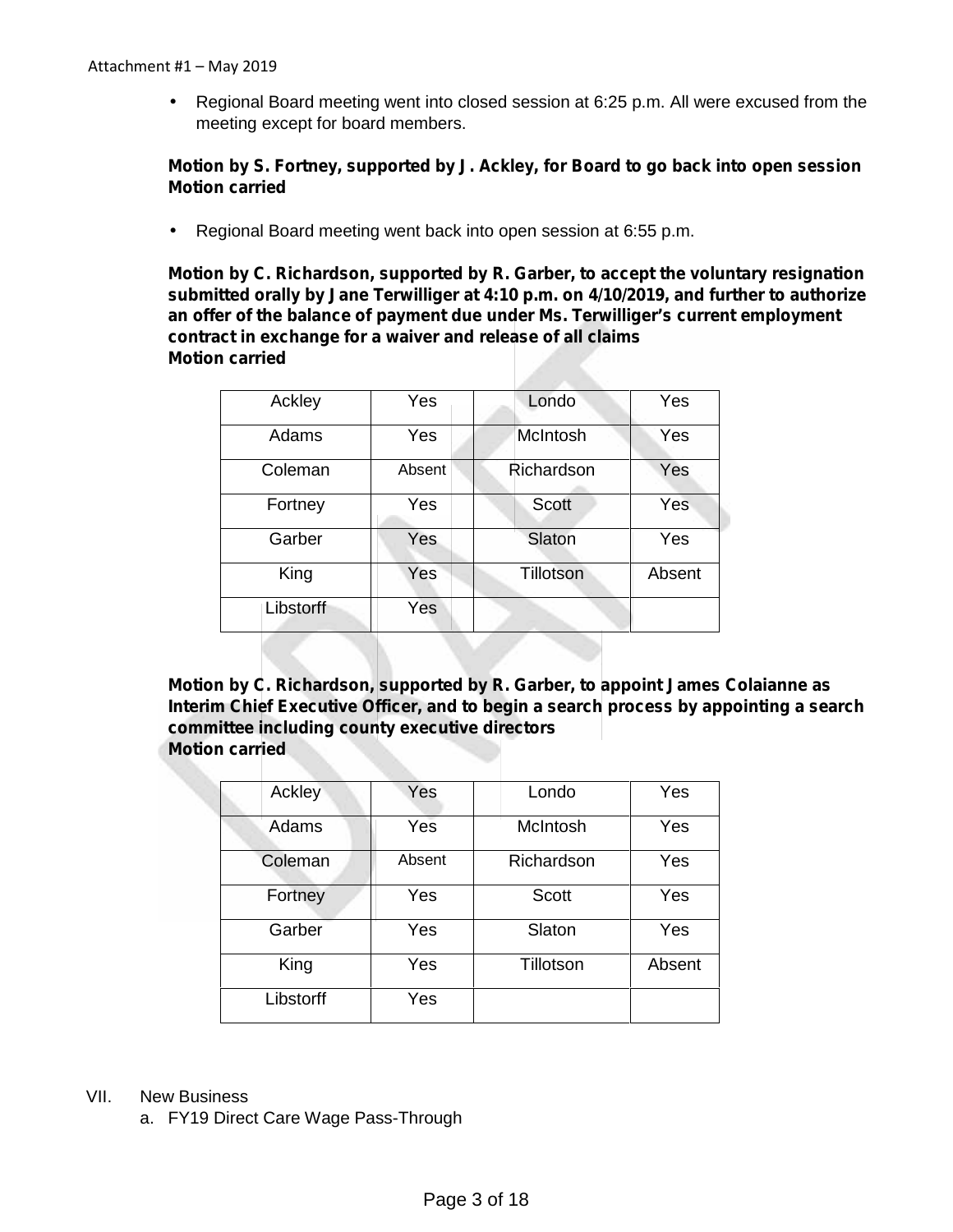- J. Colaianne presented. Discussion followed.
- b. Vendor Contracts
	- J. Colaianne presented. Discussion followed.
- VIII. PIHP CEO Report to the Board Oversight Policy Board (OPB) minutes were included with board packet. M. Scalera provided an overview of OPB.
- IX. Adjournment

# **Motion by S. Slaton, supported by C. Richardson, to adjourn the meeting Motion carried**

Meeting adjourned at 7:25 p.m.

 $\mathcal{L}=\mathcal{L}=\mathcal{L}=\mathcal{L}=\mathcal{L}=\mathcal{L}=\mathcal{L}=\mathcal{L}=\mathcal{L}=\mathcal{L}=\mathcal{L}=\mathcal{L}=\mathcal{L}=\mathcal{L}=\mathcal{L}=\mathcal{L}=\mathcal{L}=\mathcal{L}=\mathcal{L}=\mathcal{L}=\mathcal{L}=\mathcal{L}=\mathcal{L}=\mathcal{L}=\mathcal{L}=\mathcal{L}=\mathcal{L}=\mathcal{L}=\mathcal{L}=\mathcal{L}=\mathcal{L}=\mathcal{L}=\mathcal{L}=\mathcal{L}=\mathcal{L}=\mathcal{L}=\mathcal{$ Judy Ackley, CMHPSM Board Secretary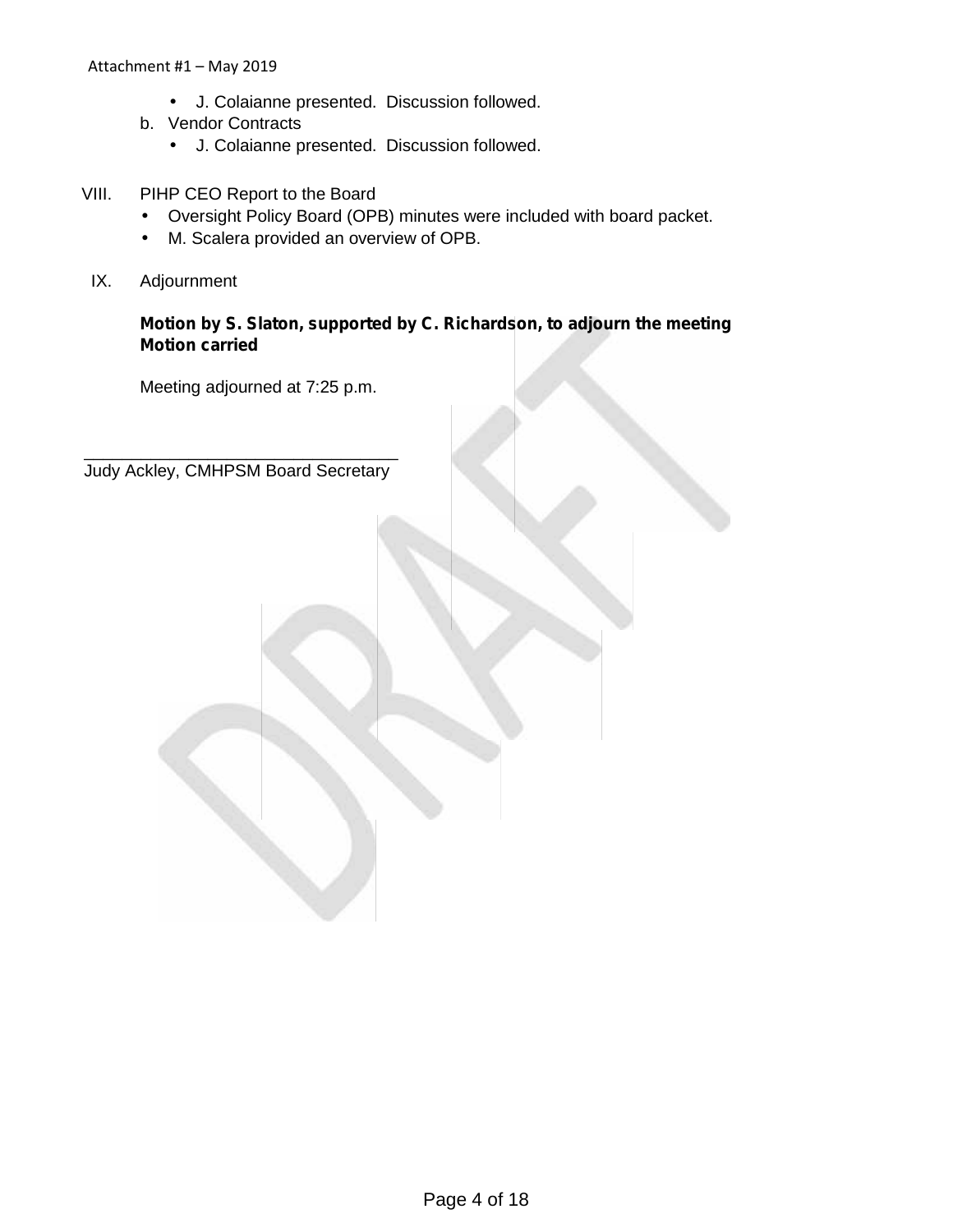

### Summary of Revenues & Expenses by Fund Source:

- 1. Preliminary cost projections by the Affiliate Partners indicate there will not be enough Medicaid Funding to cover FY2019 needs.
- 2. Preliminary cost projections by Affiliate Partners indicate there will not be enough Healthy Michigan Plan funding for FY2019.
- 3. The SUD projections for Medicaid, Healthy Michigan Plan, Block Grant, PA2 funding and projected utilization of PA2 reserves indicates funding will be sufficient to cover FY2019 needs and is consistent with projections and delayed initiatives.

### CMHPSM Strategies:

- 1. CMHPSM will continue to coordinate with the CMHSP's to review current year budgets and actual expenditures.
- 2. CMHPSM and the CMHSP's will continue revenue advocacy in relation to the FY19 rates and the FY20 rate setting with MDHHS.
- 3. CMHPSM in collaboration with the Regional Operations Committee is utilizing a shared decision model to monitor and balance FY19 expenditures to revenues including the shared risk corridor.
- 4. CMHPSM is monitoring the CMHSP expenditure overages. CMHPSM is working with the CMHSP's to ensure medically necessary care is being provided through appropriate utilization of resources in a cost effective and timely manner.
- 5. CMHPSM will utilize the most current payment data to monitor incoming revenues and to project revenues by trending traditional Medicaid Eligibles and HMP Enrollees.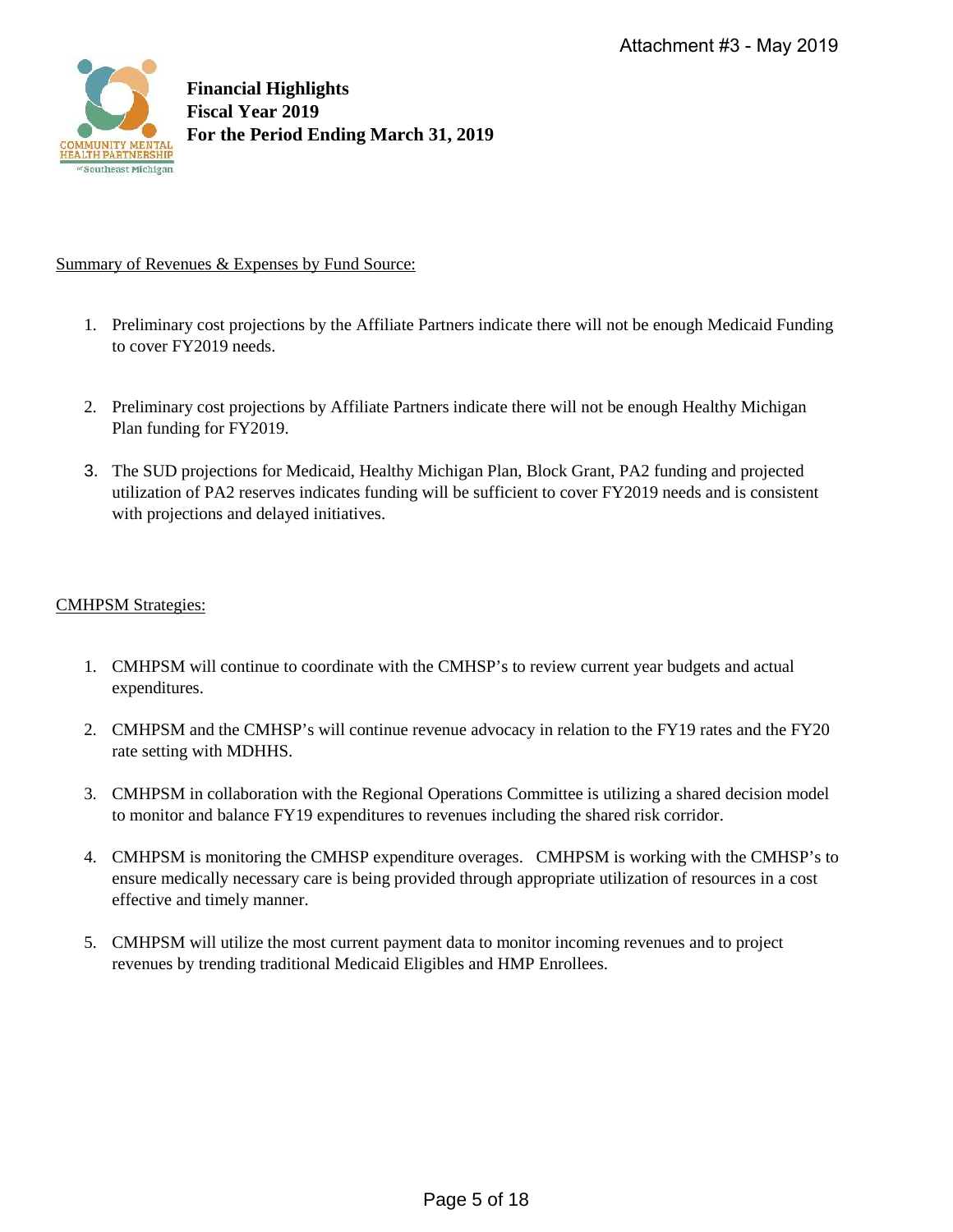# **Community Mental Health Partnership of Southeast Michigan Preliminary Statement of Revenues and Expenditures For the Period Ending March 31, 2019**

|                                                   |               |               |                     |               |              |                   | Percent                 |      |                    |                 |
|---------------------------------------------------|---------------|---------------|---------------------|---------------|--------------|-------------------|-------------------------|------|--------------------|-----------------|
|                                                   |               | 2nd Amend     |                     |               |              |                   | Variance                |      |                    |                 |
|                                                   |               | <b>FY19</b>   | <b>Budget</b>       |               | <b>YTD</b>   | <b>YTD</b> Actual | Actual                  |      | Projected          | Projected       |
|                                                   |               | <b>Budget</b> | to date             |               | Actual       | $O/(U)$ Budget    | to Budget               |      | <b>YTD</b>         | $O/(U)$ Budget  |
| <b>Operating Revenue</b>                          |               |               |                     |               |              |                   |                         |      |                    |                 |
| Medicaid Capitation SP/B3                         |               | 87,280,931    | 43,640,466          |               | 44,664,181   | 1,023,716         | 2.29%                   |      | 89,328,363         | 2,047,432       |
| Medicaid Capitation HSW                           |               | 43,998,199    | 21,999,100          |               | 21,700,939   | (298,160)         | $-1.37%$                |      | 43,401,878         | (596, 321)      |
| Performance Based Incentive Pool                  |               | 1,499,519     | 749,760             |               | 749,760      |                   | 0.00%                   |      | 1,499,519          |                 |
| Medicaid SUD Capitation                           |               | 2,427,015     | 1,213,508           |               | 1,210,118    | (3,390)           | $-0.28%$                |      | 2,420,236          | (6,779)         |
| Healthy Michigan Plan                             |               | 10,204,910    | 5,102,455           |               | 5,123,448    | 20,993            | 0.41%                   |      | 10,246,896         | 41,986          |
| Healthy Michigan Plan SUD                         |               | 4,427,786     | 2,213,893           |               | 2,221,416    | 7,523             | 0.34%                   |      | 4,442,831          | 15,045          |
| Autism                                            |               | 9,480,753     | 4,740,377           |               | 4,749,544    | 9,167             | 0.19%                   |      | 9,499,088          | 18,335          |
| <b>SUD Community Block Grant</b>                  |               | 6,860,943     | 3,430,472           |               | 3,430,472    |                   | 0.00%                   |      | 6,860,943          |                 |
| <b>Block Grants</b>                               |               | 350,000       | 175,000             |               | 156,096      | (18,904)          | $-12.11\%$ 1            |      | 312,192            | (37, 808)       |
| SUD PA2 - Cobo Tax Revenue                        |               | 1,860,059     | 930,030             |               | 930,030      |                   | 0.00%                   |      | 1,860,059          |                 |
| SUD PA2 - Cobo Tax Use of Reserv                  |               | 1,564,432     | 782,216             |               | 782,216      | ÷,                | 0.00%                   |      | 1,564,432          |                 |
| <b>Local Match</b>                                |               | 1,577,780     | 788,890             |               | 788,890      |                   | 0.00%                   |      | 1,577,780          |                 |
| <b>Other Revenue</b>                              |               | 331,920       | 165,960             |               | 113,842      | (52, 118)         | $-45.78\%$ 2            |      | 227,685            | (104, 235)      |
| Anticipated Medicaid Revenue                      |               | 13,868,008    | 6,934,004           |               |              | (6,934,004)       |                         | $-3$ | 13,868,008         |                 |
| <b>Total Revenue</b>                              | $\mathbf{\$}$ | 185,732,255   | \$<br>92,866,128    | \$            | 86,620,951   | \$<br>(6,245,177) | $-7.21%$                |      | \$187,109,910      | 1,377,655<br>\$ |
|                                                   |               |               |                     |               |              |                   |                         |      |                    |                 |
|                                                   |               |               |                     |               |              |                   |                         |      |                    |                 |
| <b>Funding For CMHSP Partners</b>                 |               |               |                     |               |              |                   |                         |      |                    |                 |
| Lenawee CMHSP                                     |               | 18,400,108    | 9,200,054           |               | 9,362,541    | 162,487           | 1.74%                   |      | 18,400,108         | 324,975         |
| <b>Livingston CMHSP</b>                           |               | 29,238,050    | 14,619,025          |               | 14,155,599   | (463, 426)        | $-3.27%$                |      | 29,238,050         | (926, 851)      |
| Monroe CMHSP                                      |               | 31,881,500    | 15,940,750          |               | 14,491,354   | (1,449,396)       | $-10.00\%$ 4            |      | 31,881,500         | (2,898,793)     |
| Washtenaw CMHSP                                   |               | 78,723,853    | 39,361,927          |               | 34,727,284   | (4,634,642)       | $-13.35\%$ 4            |      | 78,723,853         | (9,269,284)     |
| Total Funding For CMHSP Partner \$ 158,243,511 \$ |               |               | 79,121,756 \$       |               | 72,736,779   | \$<br>(6,384,977) | $-8.78%$                |      | \$158,243,511      | \$ (12,769,953) |
|                                                   |               |               |                     |               |              |                   |                         |      |                    |                 |
| <b>Funding For SUD Services</b>                   |               |               |                     |               |              |                   |                         |      |                    |                 |
| Lenawee County                                    |               | 2,368,015     | 1,184,008           |               | 1,035,673    | (148, 334)        | $-14.32\%$ 5            |      | 2,368,015          |                 |
| <b>Livingston County</b>                          |               | 2,870,825     | 1,435,413           |               | 1,061,773    | (373, 639)        | $-35.19\%$ 5            |      | 2,870,825          |                 |
| Monroe County                                     |               | 2,669,660     | 1,334,830           |               | 1,092,473    | (242, 357)        | $-22.18\%$ 5            |      | 2,669,660          |                 |
| Washtenaw County                                  |               | 7,738,563     | 3,869,282           |               | 3,065,235    | (804, 047)        | $-26.23\%$ 5            |      | 7,738,563          |                 |
| <b>Total Funding For SUD Services</b>             | \$            | 15,647,063    | \$<br>7,823,532 \$  |               | 6,255,154    | \$<br>(1,568,377) | $-25.07%$               |      | 15,647,063 \$      |                 |
|                                                   |               |               |                     |               |              |                   |                         |      |                    |                 |
| <b>Other Contractual Obligations</b>              |               |               |                     |               |              |                   |                         |      |                    |                 |
| Hospital Rate Adjuster                            |               | 2,943,755     | 1,471,878           |               | 1,471,878    |                   | 0.00%                   |      | 2,943,755          |                 |
| <b>Insurance Provider Assessment Tax</b>          |               | 1,456,827     | 728,414             |               | 915,063      | 186,649           | 20.40% 6                |      | 1,830,126          | 373,299         |
| <b>Local Match</b>                                |               | 1,577,780     | 788,890             |               | 788,890      |                   | 0.00%                   |      | 1,577,780          |                 |
| <b>Total Other Costs</b>                          | \$            | 5,978,362 \$  | 2,989,181           | \$            | 3,175,830    | \$<br>186,649     | 5.88%                   |      | \$<br>6,351,661 \$ | 373,299         |
|                                                   |               |               |                     |               |              |                   |                         |      |                    |                 |
| <b>CMHPSM Administrative Costs</b>                |               |               |                     |               |              |                   |                         |      |                    |                 |
| Salary & Fringe                                   |               | 2,383,701     | 1,191,851           |               | 1,012,679    | (179, 172)        | $-17.69\%$ 7            |      | 2,383,701          |                 |
| <b>Administrative Contracts</b>                   |               | 1,714,002     | 857,001             |               | 364,712      |                   | $(492, 289)$ -134.98% 8 |      | 1,714,002          |                 |
| <b>Board Expense</b>                              |               | 2,750         | 1,375               |               | 800          | (575)             | $-71.88\%$ 9            |      | 2,750              |                 |
| All Other Costs                                   |               | 263,347       | 131,674             |               | 133,196      | 1,523             | 1.14%                   |      | 263,347            |                 |
| <b>Total Administrative Expense</b>               | $\mathbf{\$}$ | 4,363,800     | \$<br>2,181,900     | $\mathbf{\$}$ | 1,511,387 \$ | (670, 513)        | $-44.36%$               |      | 4,363,800 \$<br>\$ |                 |
| <b>Risk Reserve Provision</b>                     | \$            | 1,499,519     | \$<br>749,760 \$    |               | 749,760      |                   | $\blacksquare$          |      | \$<br>1,499,519 \$ |                 |
|                                                   |               |               |                     |               |              |                   |                         |      |                    |                 |
| <b>Total Expense</b>                              |               | \$185,732,255 | \$<br>92,866,128 \$ |               | 84,428,910   | \$<br>(8,437,218) | $-9.99%$                |      | \$186,105,554      | \$ (12,396,655) |
|                                                   |               |               |                     |               |              |                   |                         |      |                    |                 |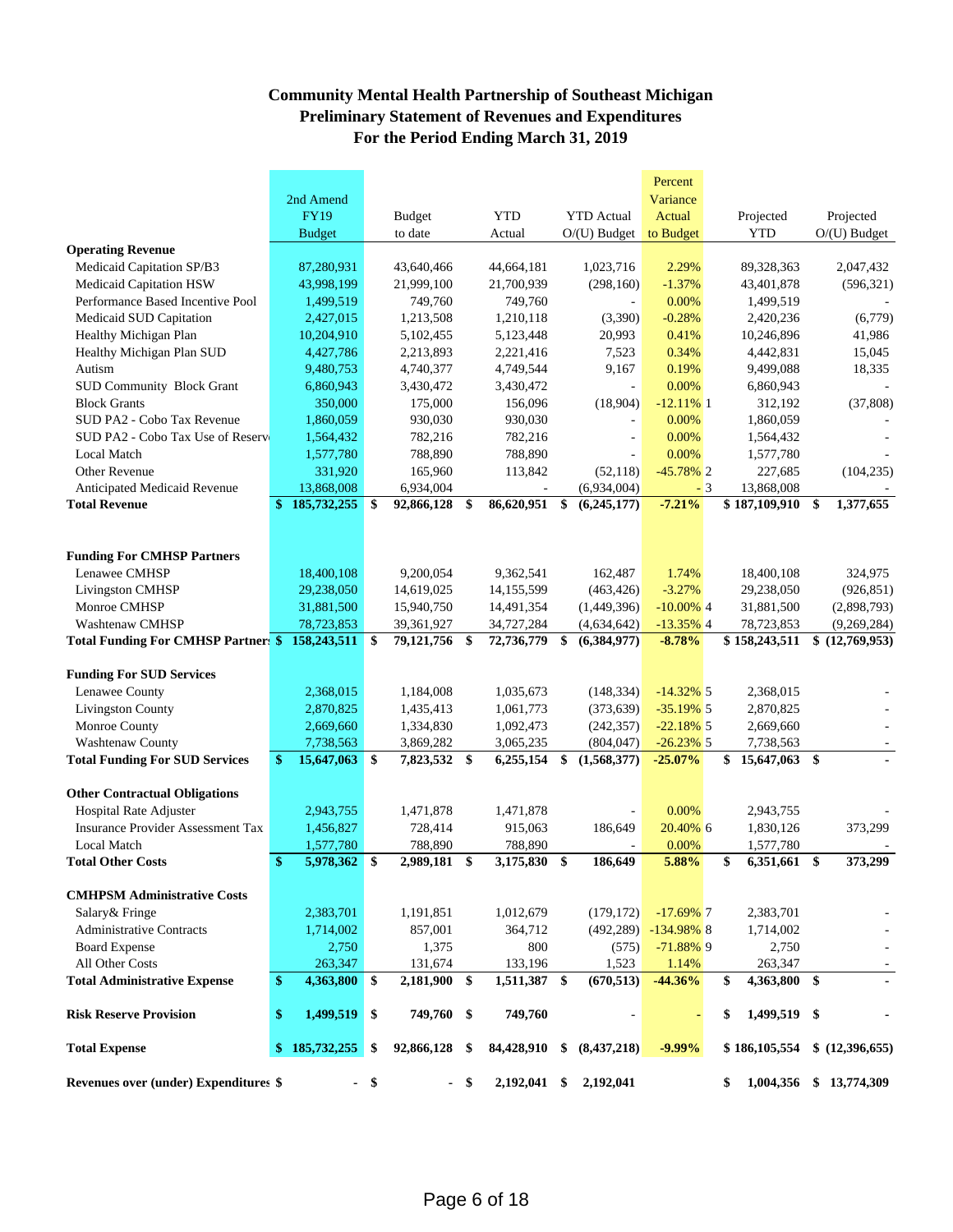# **For the Period Ending March 31, 2019 Community Mental Health Partnership of Southeast Michigan Preliminary Statement of Revenues and Expenditures Notes**

- 1 PMTO and Club House block grand funding is a pass through to CMHSP's. Revenue under budget correlates with administrative contract expenditures under budget.
- 2 Other revenue under budget due to vacant SIS assessor position and contracted assessments. Revenue is based on billings of SIS assessor expenditures. The revenue under budget correlates with administrative contract and administrative wages under budget.
- 3 Anticipated Medicaid Revenue was been amended to reflect the funding projected to provide sufficient support to provide all medically necessary services for those Medicaid entitled beneficiaries. Receipt of funding is not known.
- 4 See attached for narratives required by the Financial Stability & Risk Reserve Management Policy of a 5% variance. Actual to date for the CMHSP's is distribution of available funding to date. Please see Distribution Analysis attached.
- 5 SUD Block grant programs and PA2 initiatives are not fully implemented, most specifically State Opioid Response, State Targeted Response, Innovative Strategies and Gambling Prevention.
- 6 The Insurance Provider Assessment (IPA) has been invoiced based on fiscal year 2017 enrollments for the 1st quarter of FY2019. Adjustments are anticipated due to higher than expected eligibles. The revenue budgets were increased to reflect these increased eligibles. The IPA expenditure budget will be adjusted as well to reflect the increased eligibles in the next amendment
- 7 Salary and wages under budget due to a vacant positions.
- 8 Administrative contracts under budget due to timing, primarily contract expenditures in relation to the Block Grant Other, SIS assessment, and Gambling Prevention contracts.
- 9 Regional Board under expense due to low cost of meetings.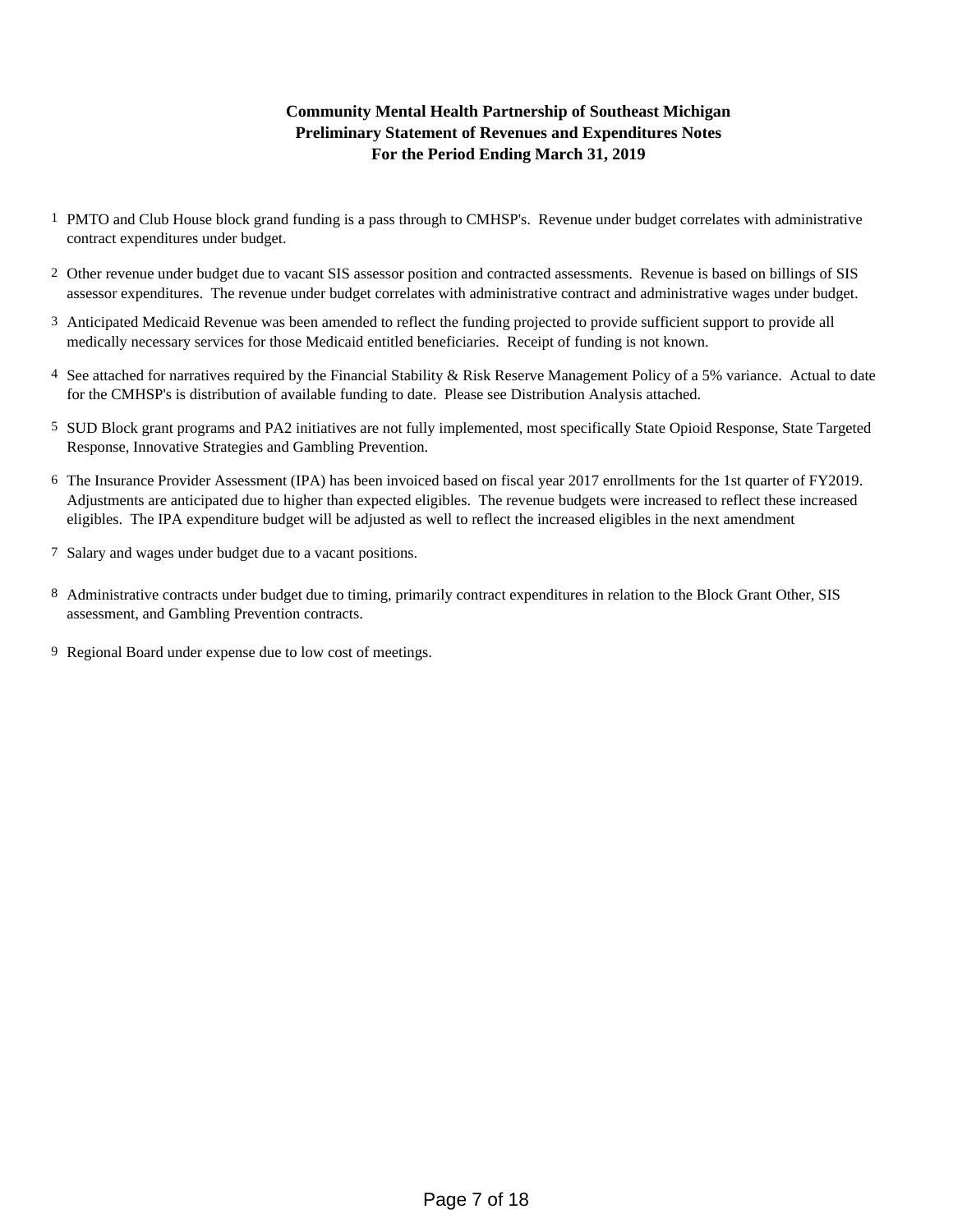#### **Community Mental Health Partnership of Southeast Michigan Received and Distributed by Fund Source FY 18/19**

|                               |                                  | October                  | November                 | December                  | <b>January</b>          | <b>February</b> | March                                              | April | May    |        | July<br>June   | August | September | <b>YTD</b>        |
|-------------------------------|----------------------------------|--------------------------|--------------------------|---------------------------|-------------------------|-----------------|----------------------------------------------------|-------|--------|--------|----------------|--------|-----------|-------------------|
|                               |                                  |                          |                          |                           |                         |                 |                                                    |       |        |        |                |        |           |                   |
| <b>State Plan/B3 Receipts</b> |                                  | \$7.275.309              | \$7,262,790              |                           |                         |                 | \$7,209,779 \$7,468,416 \$8,264,493 \$7,183,395 \$ |       | $-5$   | - \$   | - \$           | -\$    | $-$ \$    | $$44,664,181$ *   |
|                               | Distributions                    |                          |                          |                           |                         |                 |                                                    |       |        |        |                |        |           |                   |
|                               | Lenawee CMHSP                    | 930,624                  | 950,544                  | 943,154                   | 976,938                 | 986,204         | 1,069,039                                          |       |        |        |                |        |           | \$5,856,502       |
|                               | <b>Livingston CMHSP</b>          | 1,255,074                | 1,281,938                | 1,271,972                 | 1,317,534               | 1,330,031       | 1,441,746                                          |       |        |        |                |        |           | \$7,898,296       |
|                               | Monroe CMHSP                     | 1,405,282                | 1,435,362                | 1,424,203                 | 1,475,218               | 1,489,211       | 1,614,295                                          |       |        |        |                |        |           | \$8,843,571       |
|                               | Washtenaw CMHSP                  | 3,084,945                | 3,150,977                | 3,126,480                 | 3,238,472               | 3,269,189       | 3,543,781                                          |       |        |        |                |        |           | \$19,413,843      |
|                               |                                  | \$6,675,926              | \$6,818,821              | \$6,765,808               | \$7,008,162             | \$7,074,635     |                                                    |       | $-$ \$ | $- S$  | $-5$           | $-5$   | $-$ \$    | \$42,012,213      |
| HSW                           | Receipts<br><b>Distributions</b> | \$ 3,389,214             | \$3,943,530              | \$ 3,662,898 \$ 3,478,019 |                         | \$ 3,719,221    | \$3,508,057 \$                                     |       | $-$ \$ | $-5$   | $-$ \$         | $-$ \$ | $- S$     | \$21,700,939      |
|                               | Lenawee CMHSP                    | 372,809                  | 381,538                  | 418,047                   | 415,530                 | 398,072         | 395,729                                            |       |        |        |                |        |           | \$2,381,725       |
|                               | <b>Livingston CMHSP</b>          | 588,074                  | 622,174                  | 589,533                   | 627,496                 | 638,929         | 598,384                                            |       |        |        |                |        |           | \$3,664,589       |
|                               | Monroe CMHSP                     | 587,361                  | 590,851                  | 665,760                   | 642,598                 | 656,963         | 597,014                                            |       |        |        |                |        |           | \$3,740,546       |
|                               | Washtenaw CMHSP                  | 1,787,760                | 1,965,023                | 1,943,069                 | 1,998,151               | 1,966,866       | 1,858,414                                          |       |        |        |                |        |           | \$11,519,283      |
|                               |                                  | \$ 3,336,003             | \$3,559,586              | 3,616,409<br>\$           | \$3,683,775             | \$ 3,660,830    |                                                    |       | $-$ \$ | $- S$  | $-5$           | $-$ \$ | $-$ \$    | \$21,306,143      |
| Autism                        | Receipts<br><b>Distributions</b> | \$.<br>785,998           | 794,195<br><sup>\$</sup> | 789,286<br>- \$           | 784,892<br>$\mathbf{s}$ | 807,013<br>- \$ | 788,161 \$<br>- \$                                 |       | $-$ \$ | $-$ \$ | - \$           | $-$ \$ | $-$ \$    | 4,749,544<br>- \$ |
|                               | Lenawee CMHSP                    | 76,646                   | 77,207                   | 76,852                    | 76,430                  | 78,587          | 76,748                                             |       |        |        |                |        |           | 462,471<br>\$     |
|                               | <b>Livingston CMHSP</b>          | 281,758                  | 283,821                  | 282,514                   | 280,963                 | 288,893         | 282,134                                            |       |        |        |                |        |           | 1,700,081<br>\$   |
|                               | Monroe CMHSP                     | 150,276                  | 151,376                  | 150,679                   | 149,852                 | 154,081         | 150,477                                            |       |        |        |                |        |           | 906,741<br>\$     |
|                               | Washtenaw CMHSP                  | 264,742                  | 266,681                  | 265,453                   | 263,995                 | 271,447         | 265,096                                            |       |        |        |                |        |           | \$1,597,414       |
|                               |                                  | 773,422<br><sup>\$</sup> | 779,085<br>-S            | 775,498<br>- \$           | $\mathbf{s}$<br>771,240 | 793,008<br>-S   | 774,455 \$<br><sup>\$</sup>                        |       | $-$ \$ | $-$ \$ | - \$<br>$\sim$ | $-$ \$ | $-$ \$    | \$4,666,707       |
| HMP                           | Receipts                         | \$<br>855,219            | 847,573<br>-S            | 848,057 \$<br>- \$        | 861,374                 | 859,377<br>- \$ | 851,849 \$<br><sup>\$</sup>                        |       | $-$ \$ | $-$ \$ | - \$           | $-$ \$ | $-$ \$    | \$5,123,448       |
|                               | <b>Distributions</b>             |                          |                          |                           |                         |                 |                                                    |       |        |        |                |        |           | \$                |
|                               | Lenawee CMHSP                    | 105,108                  | 110,600                  | 110,477                   | 112,396                 | 112,115         | 111,147                                            |       |        |        |                |        |           | 661,844           |
|                               | <b>Livingston CMHSP</b>          | 141,753                  | 149,160                  | 148,994                   | 151,582                 | 151,203         | 149,942                                            |       |        |        |                |        |           | 892,633           |
|                               | Monroe CMHSP                     | 158,718                  | 167,011                  | 166,826                   | 169,723                 | 169,299         | 168,919                                            |       |        |        |                |        |           | 1,000,496<br>\$   |
|                               | Washtenaw CMHSP                  | 348,425                  | 366,631                  | 366,224                   | 372,585                 | 371,653         | 371,227                                            |       |        |        |                |        |           | \$2,196,744       |
|                               |                                  | $\mathbb{S}$<br>754,004  | 793,403 \$<br>-S         | 792,521 \$                | 806,286                 | 804,269<br>-S   | 801,235 \$<br>$\mathbb{S}$                         |       | $-$ \$ | $-5$   | $-5$           | $-$ \$ | $- S$     | $-$ \$ 4,751,717  |
| <b>Total Receipts</b>         |                                  | \$12,305,739             | \$12,848,088             | \$12,510,019              | \$12,784,701            | \$13,650,105    |                                                    |       | - \$   | - \$   | \$             | - \$   | $-$ \$    | \$76,238,112      |
| <b>Total Distributions</b>    |                                  | \$11,539,355             | \$11,950,895             | \$11,950,235              | \$12,269,463            | \$12,332,742    | \$12,694,090                                       | - \$  | \$     | \$     | \$             | \$     | -\$       | \$72,736,779      |
|                               |                                  |                          |                          |                           |                         |                 |                                                    |       |        |        |                |        |           |                   |

**Note: Distributions are based on amounts actually received less HRA, taxes and Administration of 1.57%.**

\* February receipts are higher than normal due to the Hospital Rate Adjustor (HRA). HRA was not included in the rates and is being paid in separate lump sum payments. The amounts withheld from partners October through January were disbursed in March.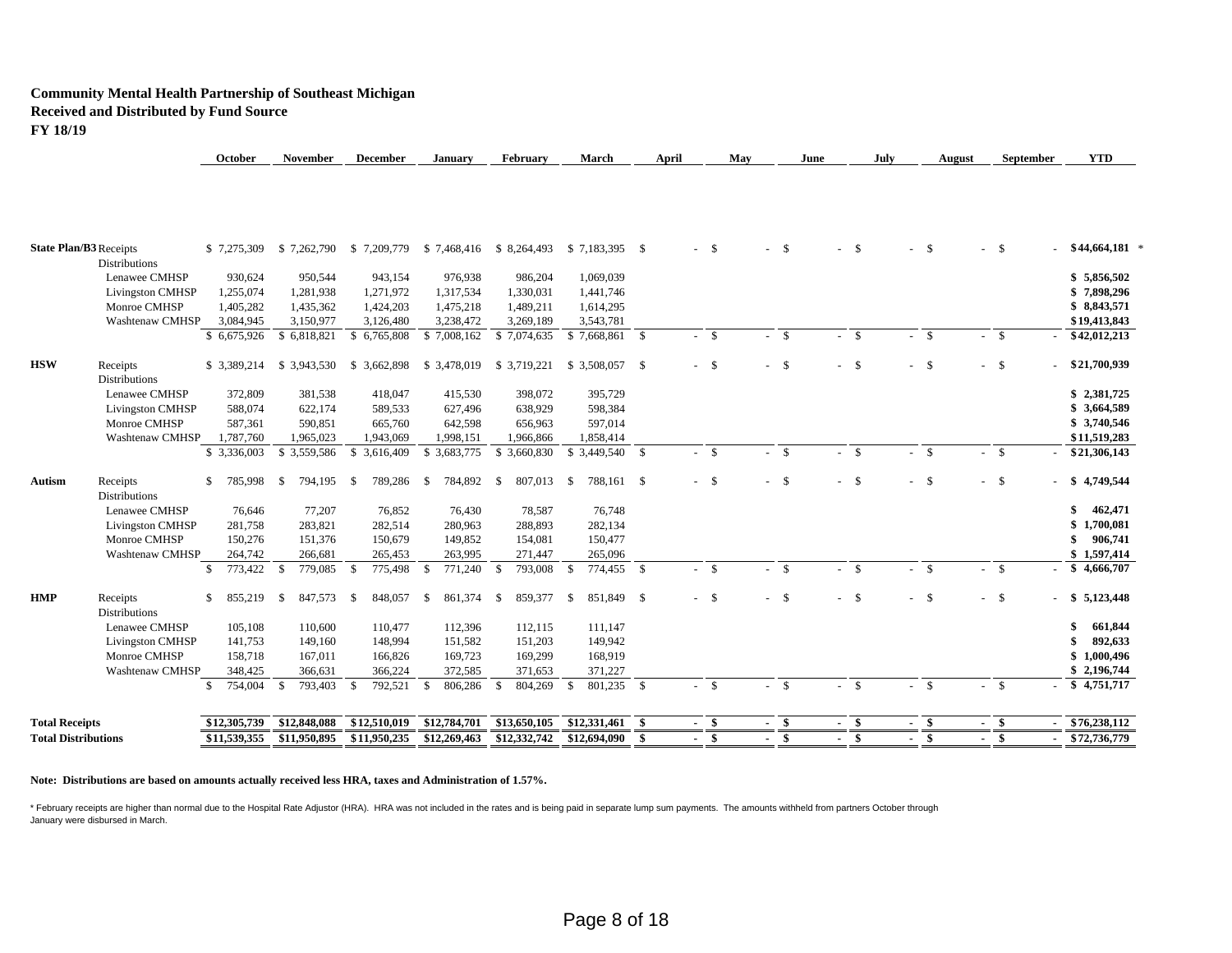

**CMHSP Financial Narratives Fiscal Year 2019 For the Period Ending March 31, 2019**

# **Livingston**

For Fiscal year 2019, Livingston CMH is projecting a \$2.1 million overall deficit. 83% of the deficit is stemming from underfunding in Autism. Livingston CMH is projecting a \$1.7 million deficit in Autism. Over the past 3 years LCCMHA has seen significant growth in the number of consumers severed as well as an uptick in services during summer months when children are not attending school. Provider costs have also increased which has been out of the CMH's control since struggles already exist with having enough providers to provider services for our growing Autism population. Livingston CMH continues to advocate for more funding to legislature. LCCMHA is also projecting a deficit of \$741,000 for FY19 in HMP. 49% of the total HMP costs stem from inpatient hospitalizations and from that only half of the consumers who are on HMP, are receiving CMH services despite our attempts to try and engage them into services or other community providers. This is a concern that HMP consumers are in need of a higher level of care than what the plan was intended for. The HMP plan was intended to be a plan for the mild to moderate consumers. The difference in what the plan was intended for and who it is actually serving is negatively affecting LCCMHA's funding, therefore causing a deficit.

# **Monroe**

Monroe CMHA is projected to have \$30,019,807 in Medicaid and Healthy Michigan expenses for FY2019. This is over the revised allocation of \$26,813,843 by \$3,205,964. For Autism, we are projected to have \$1,861,669 in in expenses which is over \$186,179 from the revised allocation of \$1,675,490. These projections are based on the past two years actual expenses for contracted services for consumers which were roughly the same amount. Autism is based on the increase of autism consumers and services provided to them.

Monroe is aggressively looking at ways to reduce these costs where necessary. Also, the projection includes a possible increase of new consumers.

### **Washtenaw**

For fiscal year 2019, Washtenaw CMH is currently projecting an overall deficit of \$10 million. The main areas of underfunding are for service provision to the Healthy Michigan Plan population as well as the traditional Medicaid population. For FY19, WCCMH is continuing to experience the same increased cost and utilization of medically necessary services as identified in the later part of FY16, and all of FY17 and FY18. The budget pressures continue to occur in three primary services areas, Community Living Supports, Specialized Residential Services and Inpatient Hospitalizations. Due to group home capacity challenges, individuals requiring a specialized residential placement are having to be placed out-of-county at a higher cost of service. WCCMH has engaged with its provider network to seek opportunities to open new group homes and available placements within their respective locations. For the past several years, individuals are being discharged from the state hospitals with very high acuity and require a level care that is not currently available due to capacity constraints within our CMH. Community Living Supports (CLS) services continue to be an area of concern and WCCMH continues its focus on utilization review. The CLS rate increases that were implemented as a region were necessary and still insufficient for the provider network to continue to meet the mandated and medically necessary CLS services in Washtenaw. WCCMH is monitoring the benefit eligibility for each of its 5000 consumers and is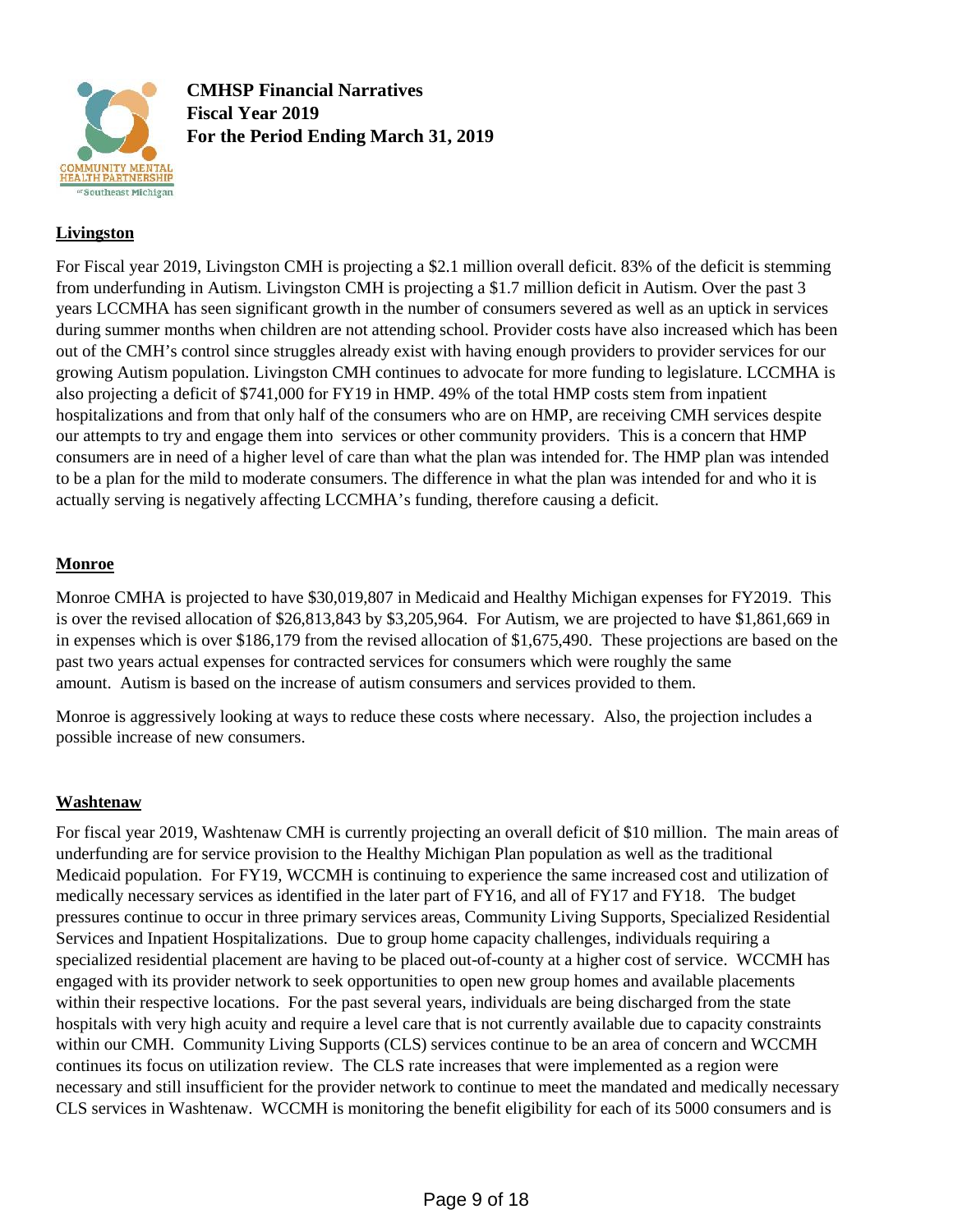in constant contact with MDHHS to correct benefit misclassifications. Individuals inaccurately classified as Healthy Michigan Plan continue to be a challenge and WCCMH is only able to impact eligibility for those served, not the remaining eligible individuals who do not participate in CMH services. There is an ongoing concern that these inaccuracies are affecting capitation rates for our region. Washtenaw made drastic positions cuts in FY15 and reduced an entire layer of administration. At this point, any additional positions cut would completely hinder our ability to meet the mandates for service provision.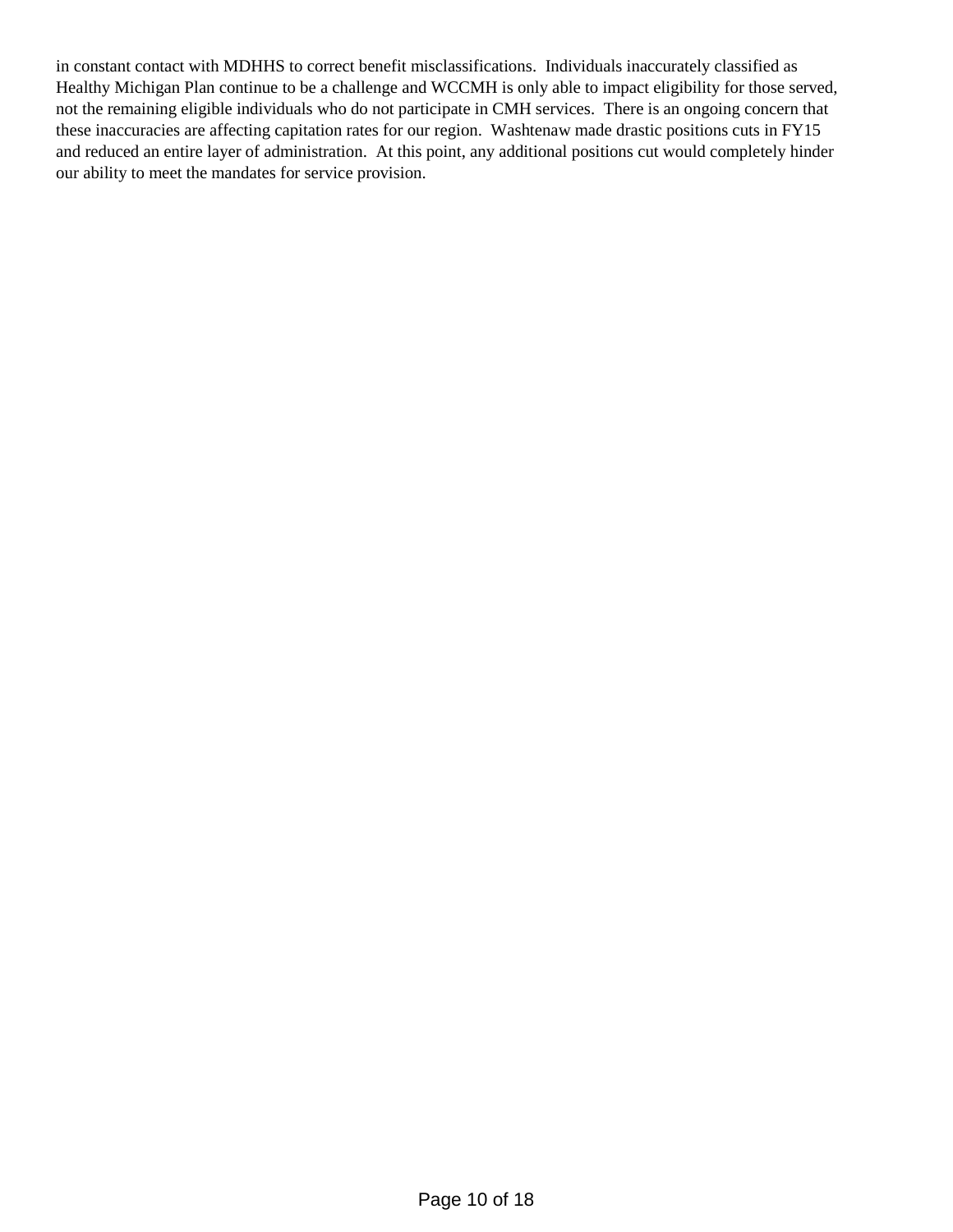Attachment #3 – May 2019



# Regional Board Action Request – Vendor Contracts

Board Meeting Date: May 8, 2019

Action(s) Requested: Approval of the amendment listed below.

| <b>Organization - Background</b>                                                                                                                                                                                                                  | <b>Term</b>                | <b>Funding</b><br><b>Amount</b> | <b>Funding Source</b>           | Agreement<br><b>Type</b> |
|---------------------------------------------------------------------------------------------------------------------------------------------------------------------------------------------------------------------------------------------------|----------------------------|---------------------------------|---------------------------------|--------------------------|
| Home of New Vision - Amend contract<br>to include the full 12-month FY19<br>funding level for residential treatment<br>expansion, rather than the 8-month<br>funding level that was brought over<br>from our FY18 contract for board<br>approval. | $10/1/2018 -$<br>9/30/2019 | Increase of<br>\$103,777        | Medicaid / Block<br>Grant / HMP | Contract<br>Amendment    |

Recommend: Approval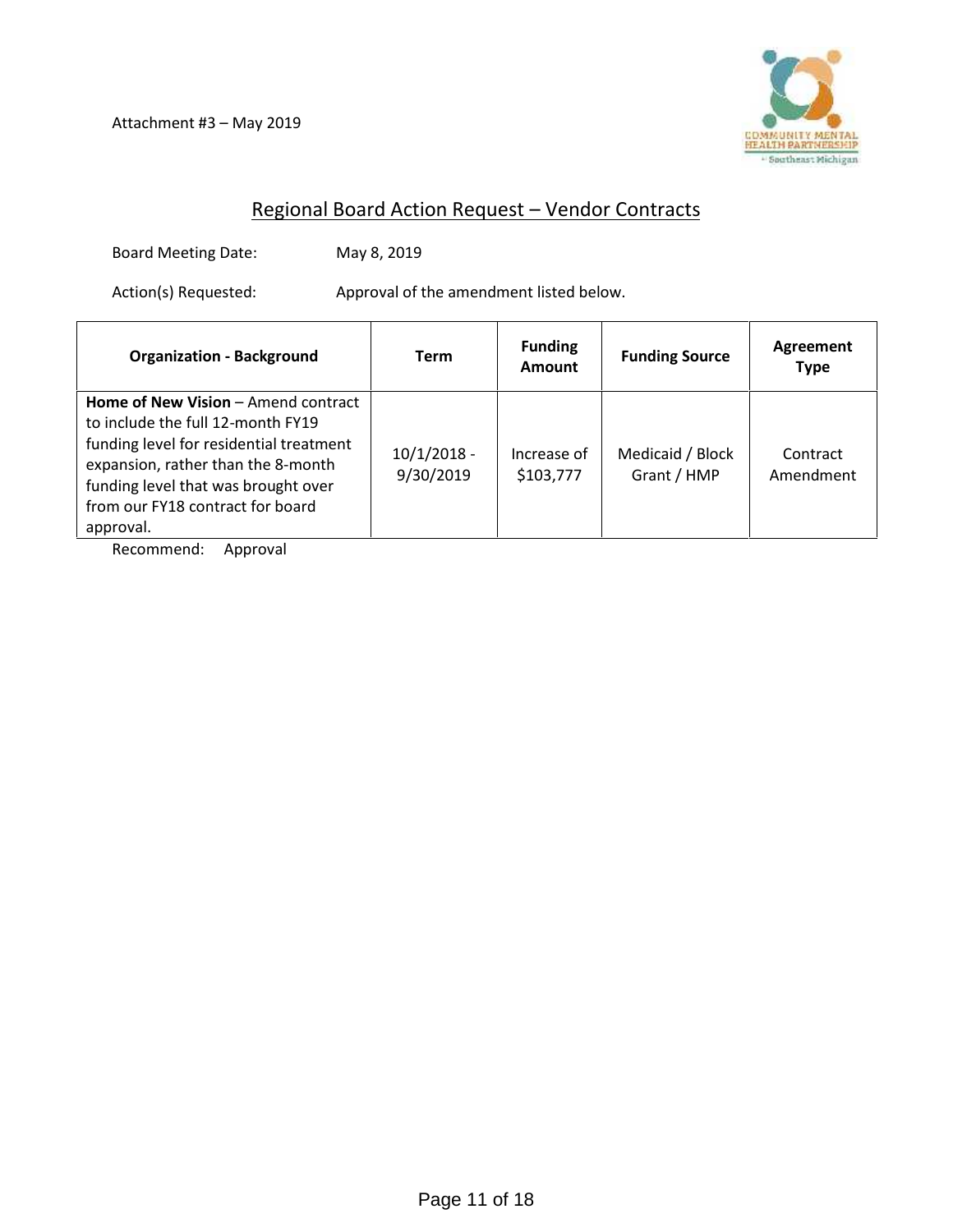

# Regional Board Notification – Contracts Within CEO Authority

Board Meeting Date: May 8, 2019

Action(s) Requested: Review

| <b>Organization - Background</b>                                                                                                                                                                                                                                                                                                                                                                                                                                                | <b>Term</b>               | <b>Funding</b><br>Amount                        | <b>Funding Source</b>                                         | Agreement<br><b>Type</b> |
|---------------------------------------------------------------------------------------------------------------------------------------------------------------------------------------------------------------------------------------------------------------------------------------------------------------------------------------------------------------------------------------------------------------------------------------------------------------------------------|---------------------------|-------------------------------------------------|---------------------------------------------------------------|--------------------------|
| St. Joseph Mercy Chelsea<br>Livingston County Catholic Charities<br>University of Michigan - RAHS<br><b>MPDS Survey Reimbursement: MDHHS</b><br>has mandated that certain SUD<br>Prevention programs that conduct<br>surveys be reimbursed for the cost of<br>administering the surveys at a rate of<br>\$4/survey. The CMHPSM will not<br>exceed the \$8,000 allocated by the<br>state and all reimbursements will be<br>approved by our PIHP SUD Prevention<br>staff persons. | $3/1/2019 -$<br>9/30/2019 | Up to<br>\$8,000<br>total for all<br>providers. | \$8,000 Total<br><b>Funding Available</b><br>from MDHHS Pilot | Amendments               |

Recommend: Review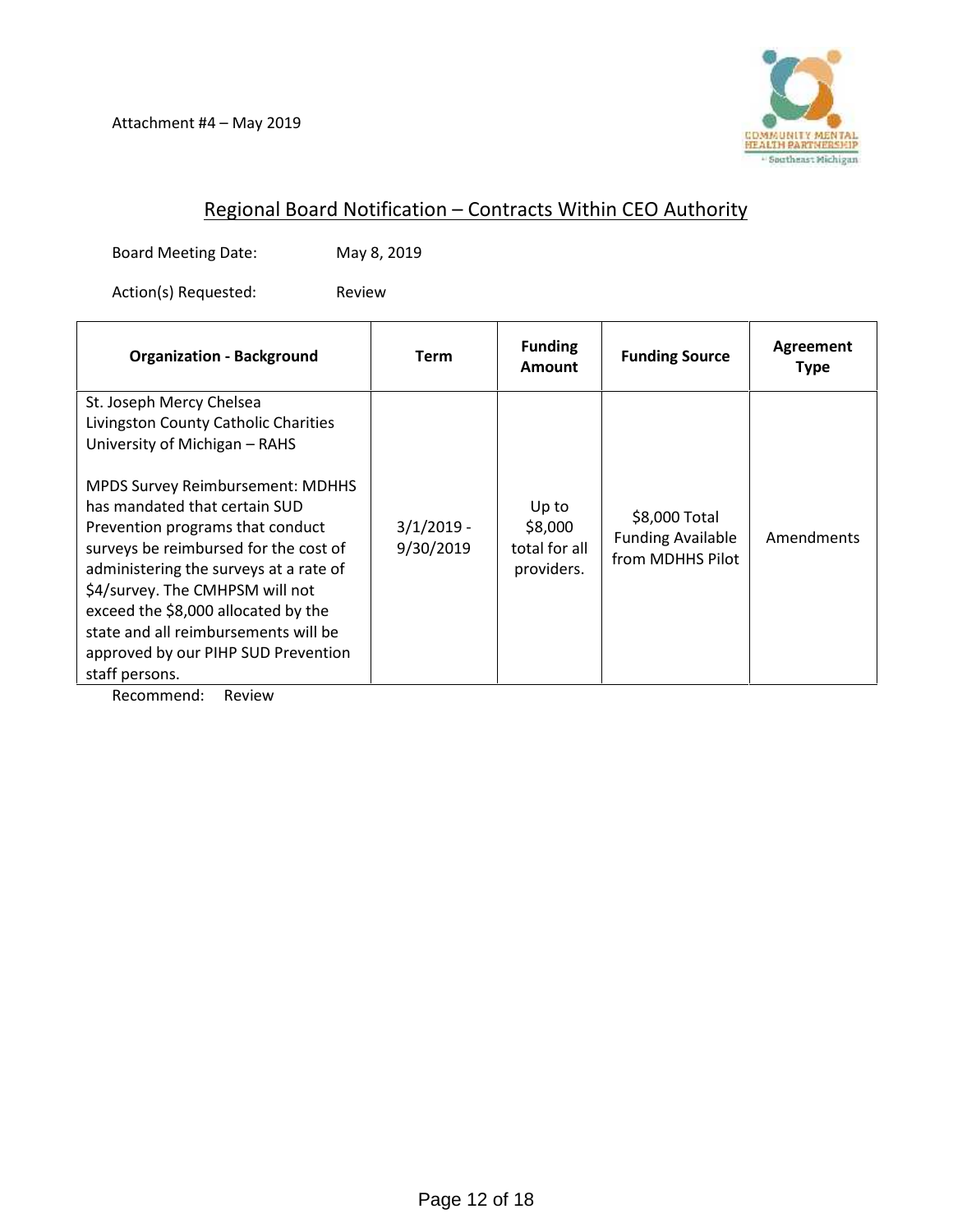

# **CEO's Report Community Mental Health Partnership of Southeast Michigan**

**Submitted to the CMHPSM Board of Directors May 8, 2019**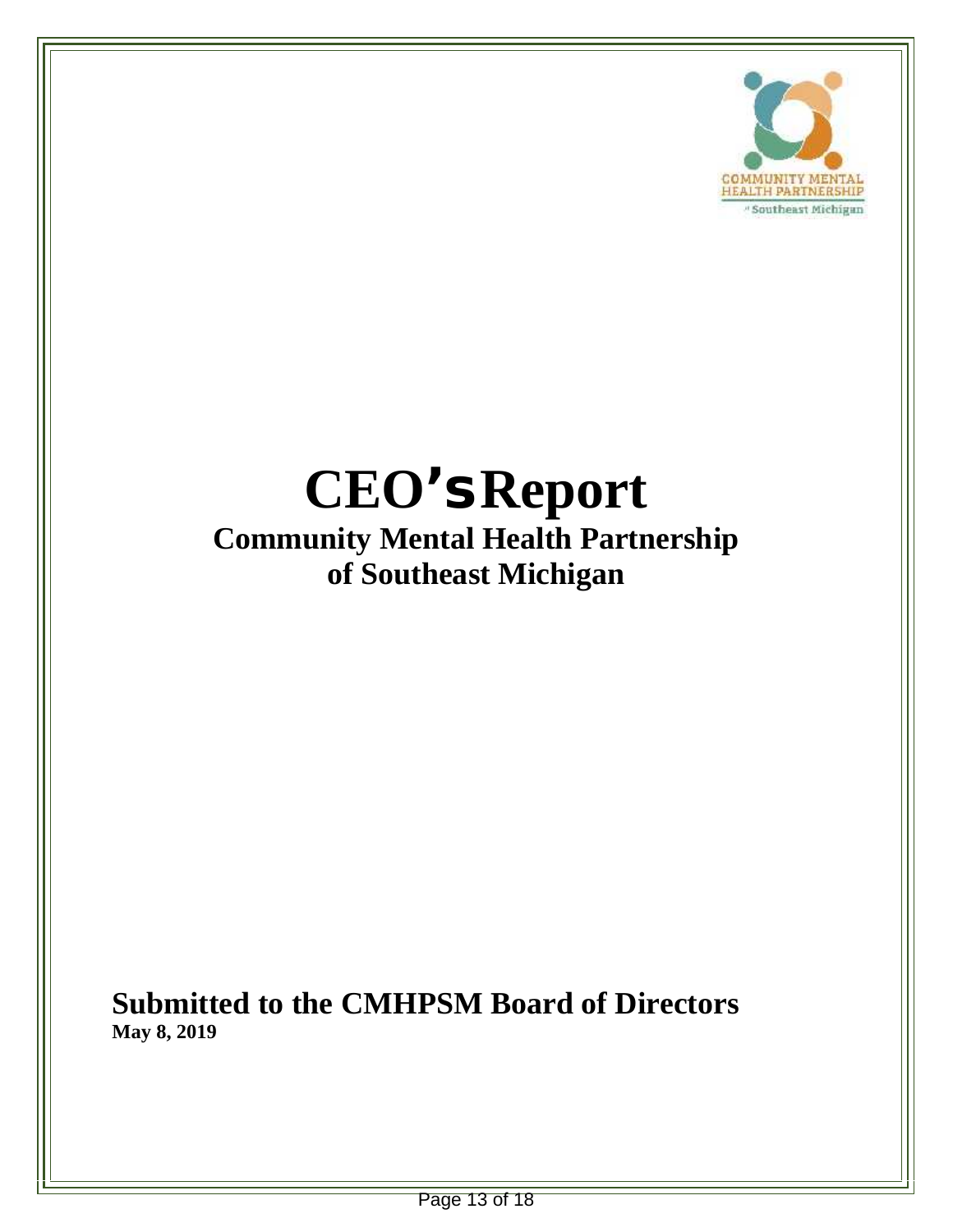# **CMHPSM CEO'S REPORT TO COMMUNITY MENTAL HEALTH PARTNERSHIP OF SOUTHEAST MICHIGAN BOARD OF DIRECTORS**

May 8, 2019

### *CMHPSM Staffing Update*

- We are in the final steps of our search for a Chief Information Officer. An update will be provided at the Board Meeting. CMHPSM staff conducted the first round of interviews and Regional Partner staff joined us for the second round interviews.
- We have posted the Clinical and SUD Services Director position April 24, 2019, we have already received multiple applicants. CMHPSM and Regional Partner staff will participate in the interview process for this position.
- We are in the final phase of hiring a regional Administrative assistant. CMHPSM staff have interviewed multiple candidates and we hope to have someone hired very soon.

*Statewide Update*

- MDHHS has requested a revision to our Risk Management Strategy to be submitted by May 15, 2019.
- Milliman will be coming to visit the CMHPSM region to review the costing tool that our finance staff completed and submitted. Milliman is hoping to gain an understanding of how different PIHPs set service rates, contract with providers, account for internal service costs and a variety of other financial issues. The CMHPSM visit is scheduled for May 13.
- Section 298 has been updated to leave the unenrolled population with their respective PIHP during the pilot. Other changes are being proposed in the Michigan Legislature at this time, so this situation is still evolving.
- Lakeshore Regional Entity has received another 30 day contract termination letter from MDHHS.

### *CMHPSM Update*

- CMHPSM staff have finalized changes to our employee handbook. We worked with ADP to customize their boilerplate handbook to include our organization's processes and standards for employees. The revised handbook will be reviewed with staff at our next all staff meeting, and rolled out at that time.
- I plan on writing a brief every other week newsletter to provide staff with a summary of Federal, State, Regional and local CMHPSM business. The hope is to improve communication while giving staff the ability to gain a fuller understanding of current issues facing the CMHPSM.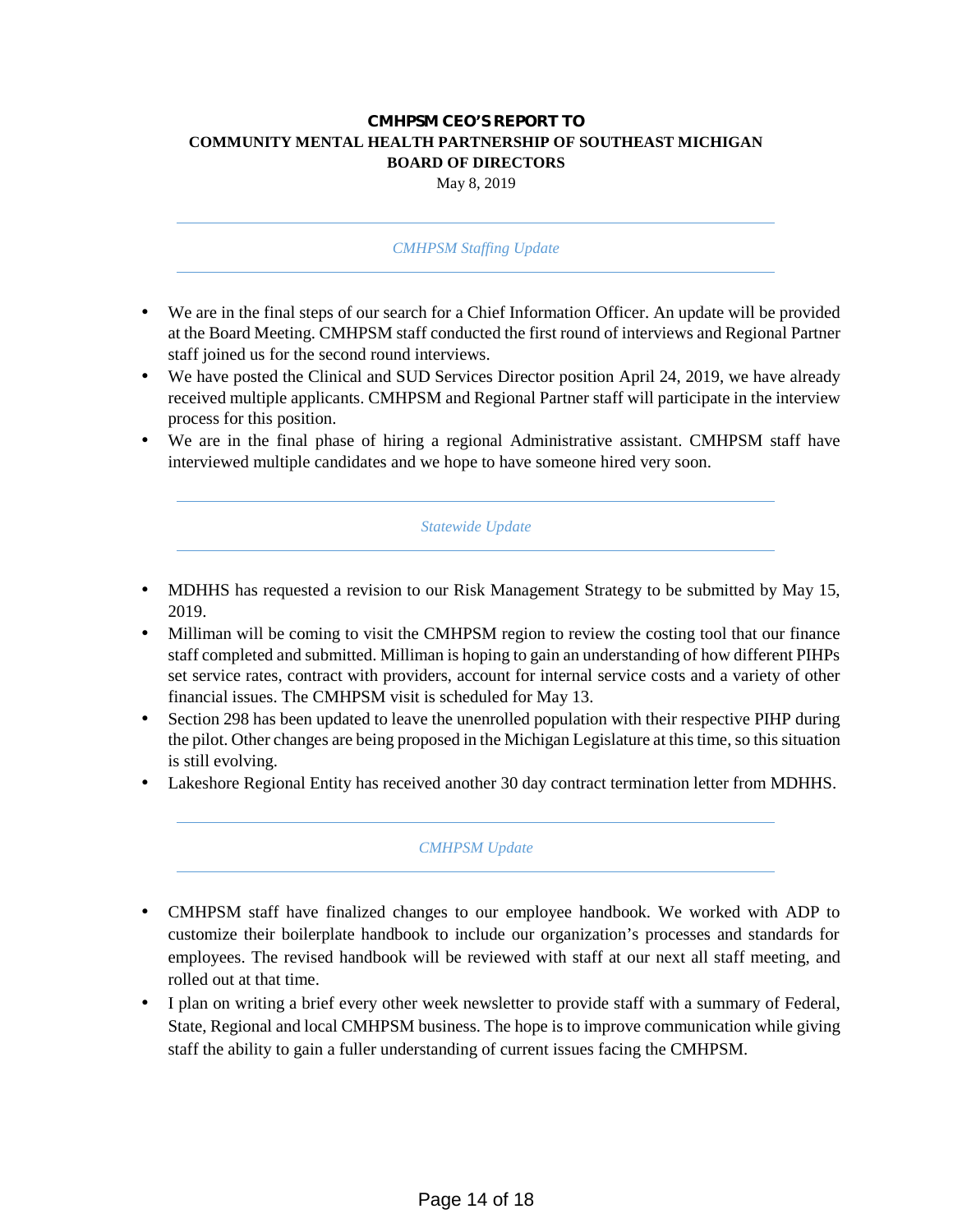The CMHPSM will be hosting a learning session between the statewide parity software vendor MCG and our region on May 9, 2019. MCG hopes the sessions at the PIHPs and CMHSPs allow them to gain a better understanding of how their tool will work with regional clinical practices.

### *Regional Update*

- I attended the Monroe Town Hall event that occurred on Monday April 29. Lisa Jennings did an excellent job providing information on Monroe's current situation to those in attendance.
- The CMHPSM region has met and exceeded the statewide 95% goal for BHTEDS for the first time. The CMHPSM region has BHTEDS data on 95.14% of individuals with an SUD encounter and 99.33% with an MH encounter during FY19. There have been countless hours of tedious clean-up by staff across the region, special recognition should go out for the thousands of erroneous BHTEDS records from the old electronic health record that have been cleaned over the past months.
- The CMHPSM region continues to work together to analyze, clean and correct all of our service encounter data to ensure that we provide the most accurate possible picture of the work we're doing to the State. It is extremely important for rate setting purposes to have the most accurate and complete dataset submitted to MDHHS.

Respectfully Submitted,

a CO.

James Colaianne, MPA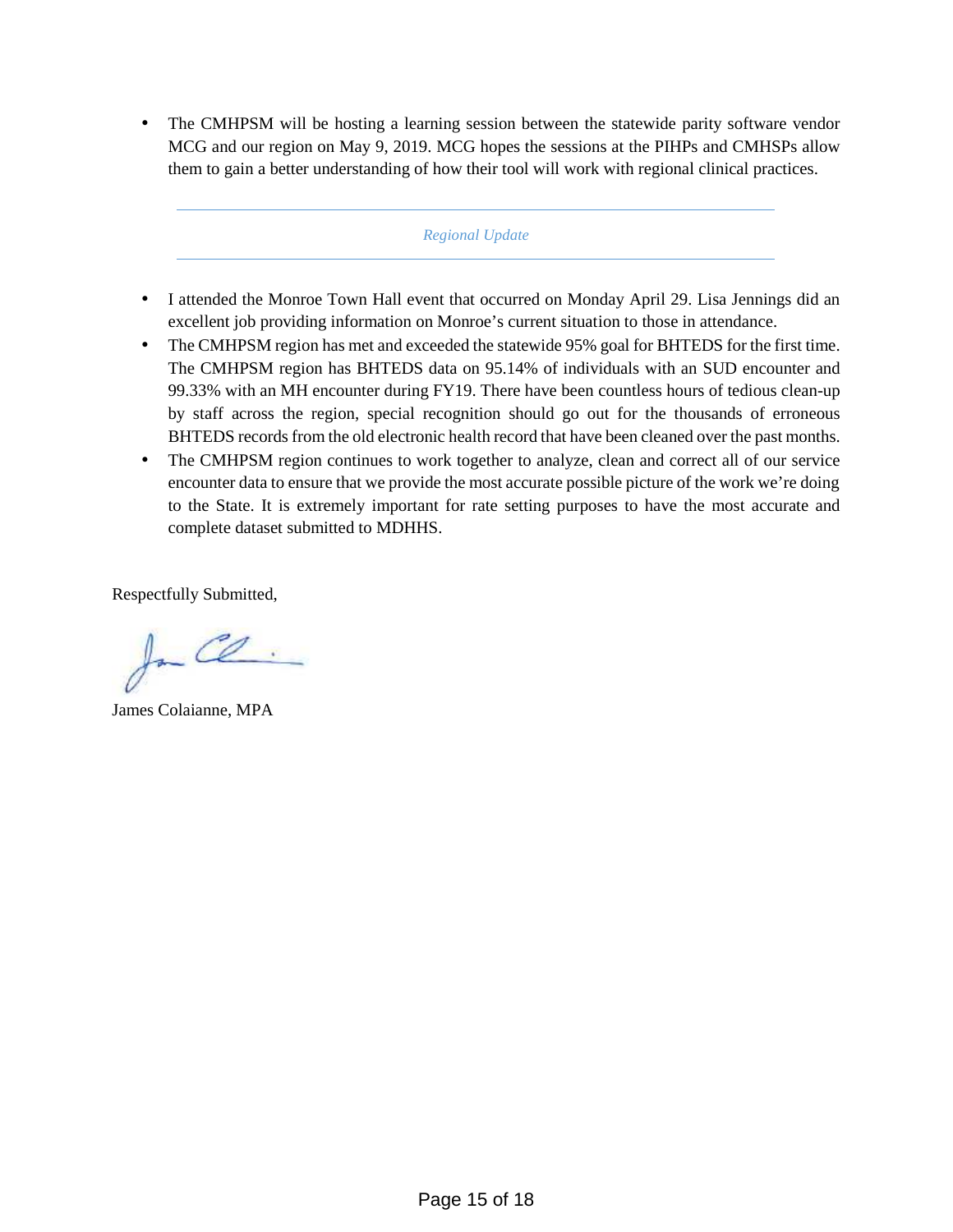# **LENAWEE-LIVINGSTON-MONROE-WASHTENAW OVERSIGHT POLICY BOARD April 25, 2019 meeting 705 N. Zeeb Road Ann Arbor, MI 48103**

Members Present: Mark Cochran, Kim Comerzan, William Green, John Lapham, Dianne McCormick, David Oblak, Dave O'Dell, Tom Waldecker

Members Absent: Charles Coleman, Amy Fullerton, Blake LaFuente, Ralph Tillotson, Monique Uzelac

Guests: None

- Staff Present: Stephannie Weary, Marci Scalera, Suzanne Stolz, Nicole Adelman, James Colaianne, Amy Johnston, Dana Darrow, Jackie Bradley
- D. Oblak called the meeting to order at 9:30 a.m.
- 1. Introductions
- 2. Approval of the agenda

# **Motion by M. Cochran, supported by K. Comerzan, to approve the agenda Motion carried**

3. Approval of March 28, 2019 minutes

# **Motion by J. Lapham, supported by D. O'Dell, to approve the March 28, 2019 minutes Motion carried**

- 4. Audience Participation
	- None
- 5. Old Business
	- a. Finance Report
		- S. Stolz presented. Discussion followed.
	- b. CCAR Training Summary
		- The training was very successful.
		- $\hat{I}$  The region used new trainers this time, Sara Szczotka and Glynis Anderson from Home of New Vision.
		- There is still a tremendous need for more of this training.
		- D. Oblak requested that a summary about the training be posted on the CMHPSM web site regarding outcomes of the training, including the possibility/likelihood of employment after receiving training.
		- M. Scalera has talked with Glynis Anderson about last month's idea of having a peer event for our region. They are in the early stages of planning.
	- c. Updated Mini Grants
		- M. Scalera provided an update on mini-grant funding.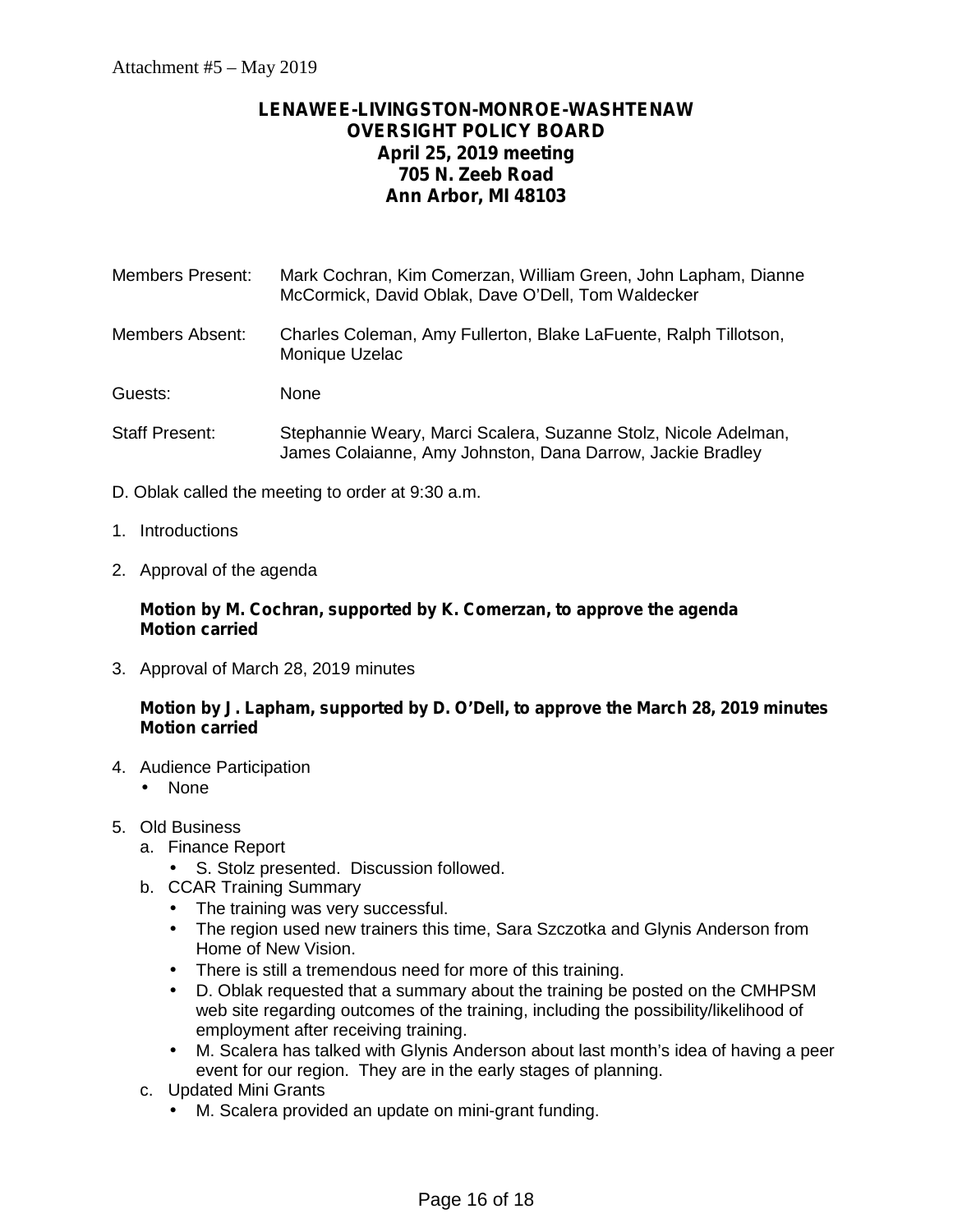- 6. New Business
	- a. Introduction of Interim CHMPSM CEO
		- J. Colaianne introduced himself to OPB and provided a brief overview of activities at CMHPSM. There should be more information to share after the May regional board meeting.
	- b. Procurement Process RFQs
		- M. Scalera provided an overview of the procurement process.
		- Rule: no more than \$10K PA2 can be spent without a procurement process, no more than \$25K for Medicaid/federal dollars can be spent without a procurement process.
		- The plan is to issue an RFQ for the upcoming fiscal year, and an RFP for FY21.
	- c. Policy Review
		- i. Communicable Disease Policy
			- $\int$  Per discussion at March OPB, the policy was updated. **Motion by K. Comerzan, supported by D. McCormick, to approve the Communicable Disease policy Motion carried**
		- ii. Naloxone Distribution Policy
			- The policy was updated with language revisions and updated attachments.
			- Law enforcement is supposed to track the expiration dates. All kits are labeled with expiration dates.
			- K. Comerzan warned of the potential liability of using naloxone after the expiration date. **Motion by D. McCormick, supported by K. Comerzan, to approve the**

#### **Naloxone Distribution policy Motion carried**

- iii. Fetal Alcohol Disorder Policy
	- The policy was updated with resources. **Motion by T. Waldecker, supported by M. Cochran, to approve the Fetal Alcohol Disorder policy Motion carried**
- 7. Report from Regional Board
	- J. Terwilliger resigned. J. Colaianne was named interim CEO.
	- Washtenaw County gave CMHPSM notice to vacate the building by Dec. 6, 2019. Staff will continue to bring updates.
- 8. SUD Director Updates
	- The recent submission to state for SOR2 Supplemental can only be used for existing programs. There is approximately \$25k per county to partner with Public Health for a media campaign re: the opiate epidemic. We're waiting for state approval of the submission.
	- The STR grant ends April 30, 2019. No cost extension period, continuation year, has been approved by the state, for May 1, 2019 – April 30, 2020. MAT Enhancement funding, Motivational Interviewing, Strengthening Families, Project Assert are all funded from the STR grant.
	- The state is running a program called MIREP that involves prison release and mental health/SUD professionals who have an opioid use disorder. The program involves identifying people while they're in jail and following them when they're released. The state has identified Monroe as the county that will receive the funds.

### **The NODS mandate:**